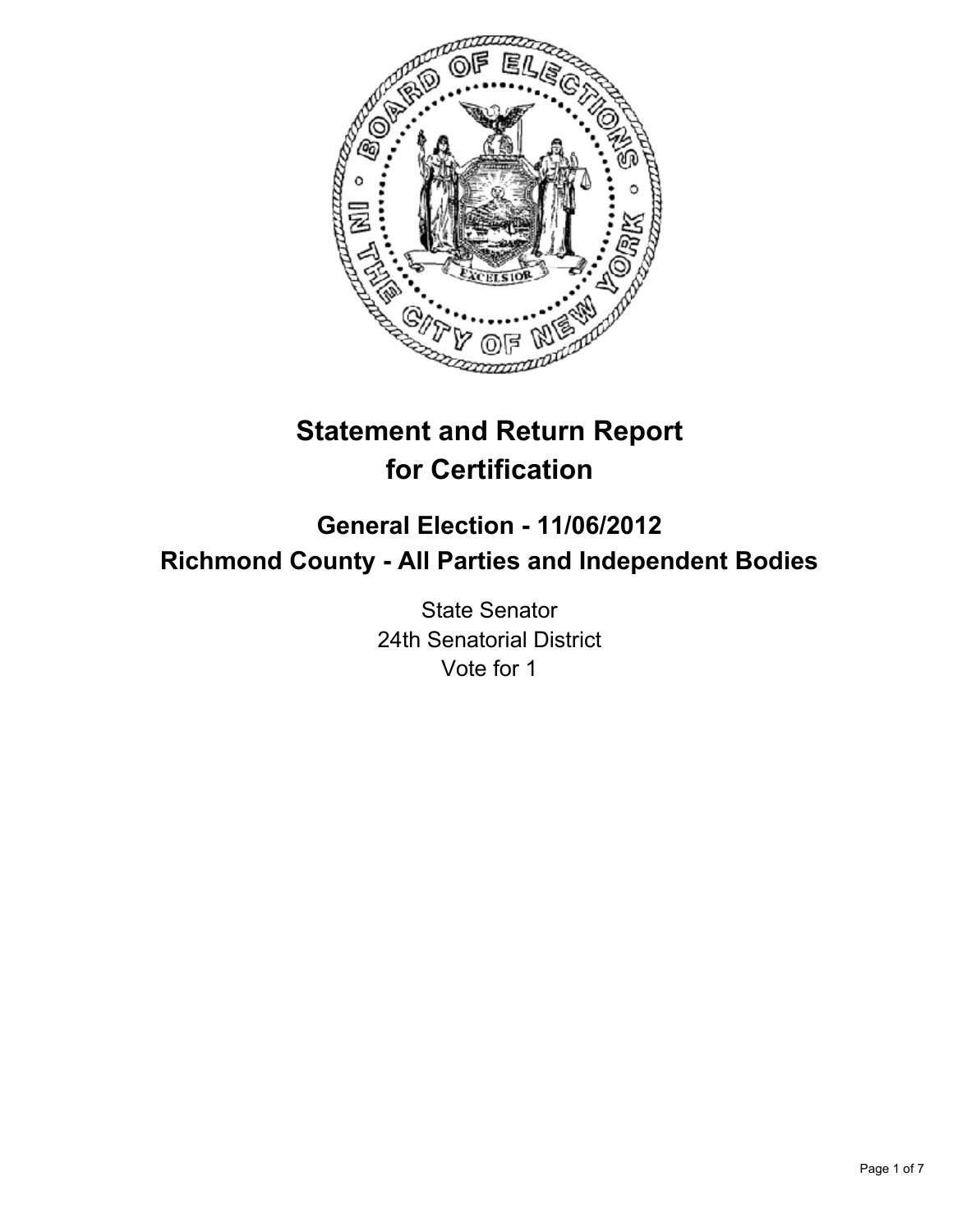

| <b>PUBLIC COUNTER</b>                                    | 8,564 |
|----------------------------------------------------------|-------|
| <b>EMERGENCY</b>                                         | 0     |
| ABSENTEE/MILITARY                                        | 494   |
| <b>FFDFRAI</b>                                           | 33    |
| <b>SPECIAL PRESIDENTIAL</b>                              | 0     |
| <b>AFFIDAVIT</b>                                         | 433   |
| <b>Total Ballots</b>                                     | 9,524 |
| Less - Inapplicable Federal/Special Presidential Ballots | (33)  |
| <b>Total Applicable Ballots</b>                          | 9,491 |
| GARY W. CARSEL (DEMOCRATIC)                              | 2,612 |
| ANDREW J. LANZA (REPUBLICAN)                             | 5,136 |
| ANDREW J. LANZA (CONSERVATIVE)                           | 745   |
| GARY W. CARSEL (WORKING FAMILIES)                        | 166   |
| ANDREW J. LANZA (INDEPENDENCE)                           | 326   |
| COURTNEY ROGERS (WRITE-IN)                               | 1     |
| DIANE SAVINO (WRITE-IN)                                  | 1     |
| GENA MINOZO (WRITE-IN)                                   | 1     |
| JEAN LUC PICARD (WRITE-IN)                               | 1     |
| JOHNNY LALANO (WRITE-IN)                                 | 1     |
| JULENE GARCIA (WRITE-IN)                                 | 1     |
| UNATTRIBUTABLE WRITE-IN (WRITE-IN)                       | 2     |
| <b>Total Votes</b>                                       | 8,993 |
| Unrecorded                                               | 498   |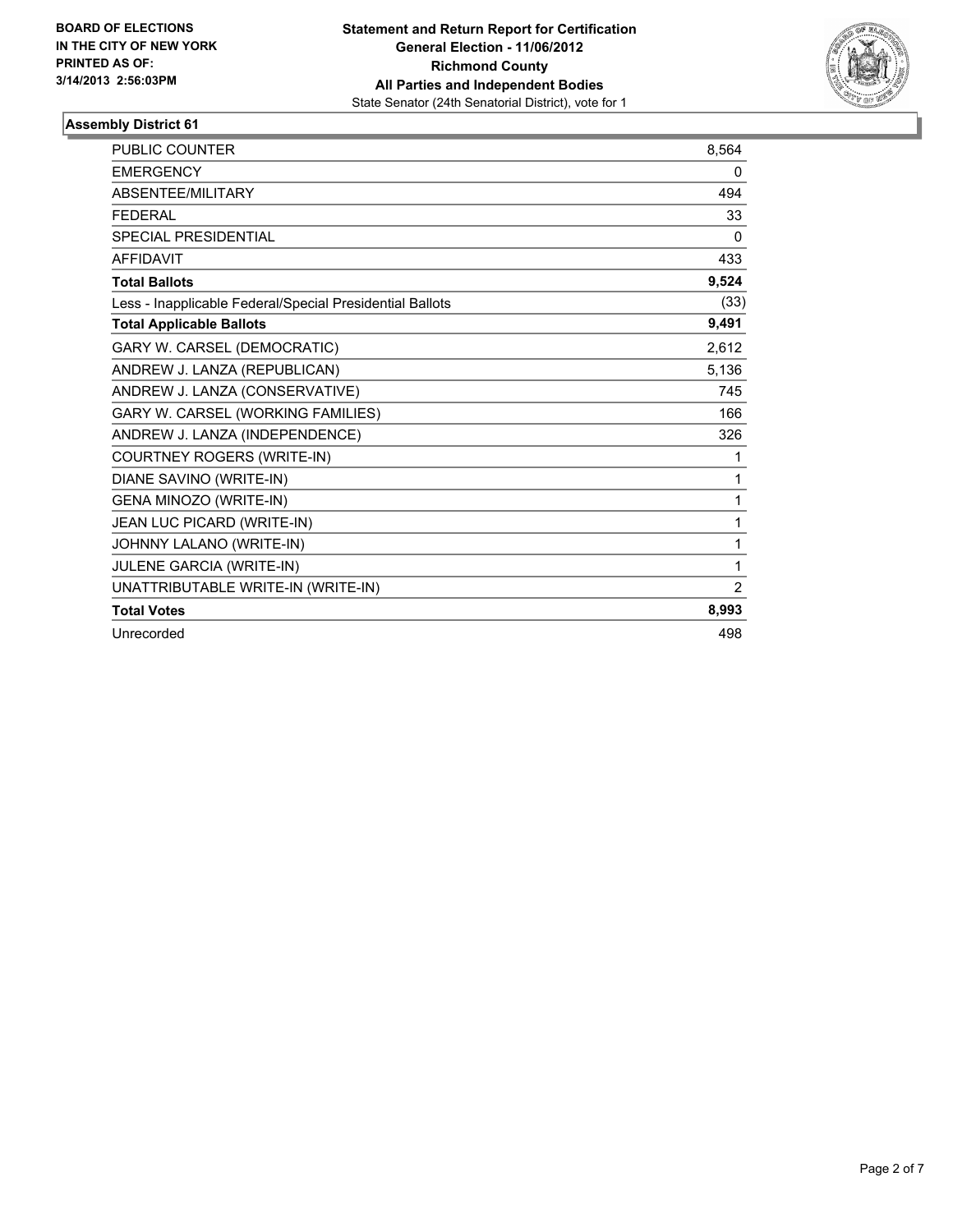

| <b>PUBLIC COUNTER</b>                                    | 40,722         |
|----------------------------------------------------------|----------------|
| EMERGENCY                                                | 1              |
| ABSENTEE/MILITARY                                        | 1,716          |
| <b>FEDERAL</b>                                           | 107            |
| SPECIAL PRESIDENTIAL                                     | 0              |
| AFFIDAVIT                                                | 2,536          |
| <b>Total Ballots</b>                                     | 45,082         |
| Less - Inapplicable Federal/Special Presidential Ballots | (107)          |
| <b>Total Applicable Ballots</b>                          | 44,975         |
| GARY W. CARSEL (DEMOCRATIC)                              | 7,736          |
| ANDREW J. LANZA (REPUBLICAN)                             | 30,380         |
| ANDREW J. LANZA (CONSERVATIVE)                           | 3,278          |
| GARY W. CARSEL (WORKING FAMILIES)                        | 410            |
| ANDREW J. LANZA (INDEPENDENCE)                           | 1,145          |
| ADAM SUSS (WRITE-IN)                                     | 1              |
| ALBERT MAZZARINI (WRITE-IN)                              | $\mathbf{1}$   |
| CARLO GAYBINE (WRITE-IN)                                 | $\mathbf{1}$   |
| DAVID F WEAVER (WRITE-IN)                                | 1              |
| GENA NAMAZO (WRITE-IN)                                   | $\mathbf 1$    |
| ILYA KOYFMAN (WRITE-IN)                                  | $\mathbf{1}$   |
| JOAN MALIN (WRITE-IN)                                    | 1              |
| JON STEWART (WRITE-IN)                                   | $\mathbf{1}$   |
| LINDA MCMAHON (WRITE-IN)                                 | 1              |
| LOUIS ADIMANDO (WRITE-IN)                                | $\mathbf 1$    |
| LOUIS LEPORE (WRITE-IN)                                  | 1              |
| ROGER RABBIT (WRITE-IN)                                  | 1              |
| SAMUEL ADAMS (WRITE-IN)                                  | $\mathbf{1}$   |
| STEPHEN COLBERT (WRITE-IN)                               | 1              |
| THOMAS PAYERO (WRITE-IN)                                 | 1              |
| TIM TEBEW (WRITE-IN)                                     | 1              |
| TIM TEBOW (WRITE-IN)                                     | 1              |
| UNATTRIBUTABLE WRITE-IN (WRITE-IN)                       | $\overline{7}$ |
| <b>Total Votes</b>                                       | 42,973         |
| Unrecorded                                               | 2,002          |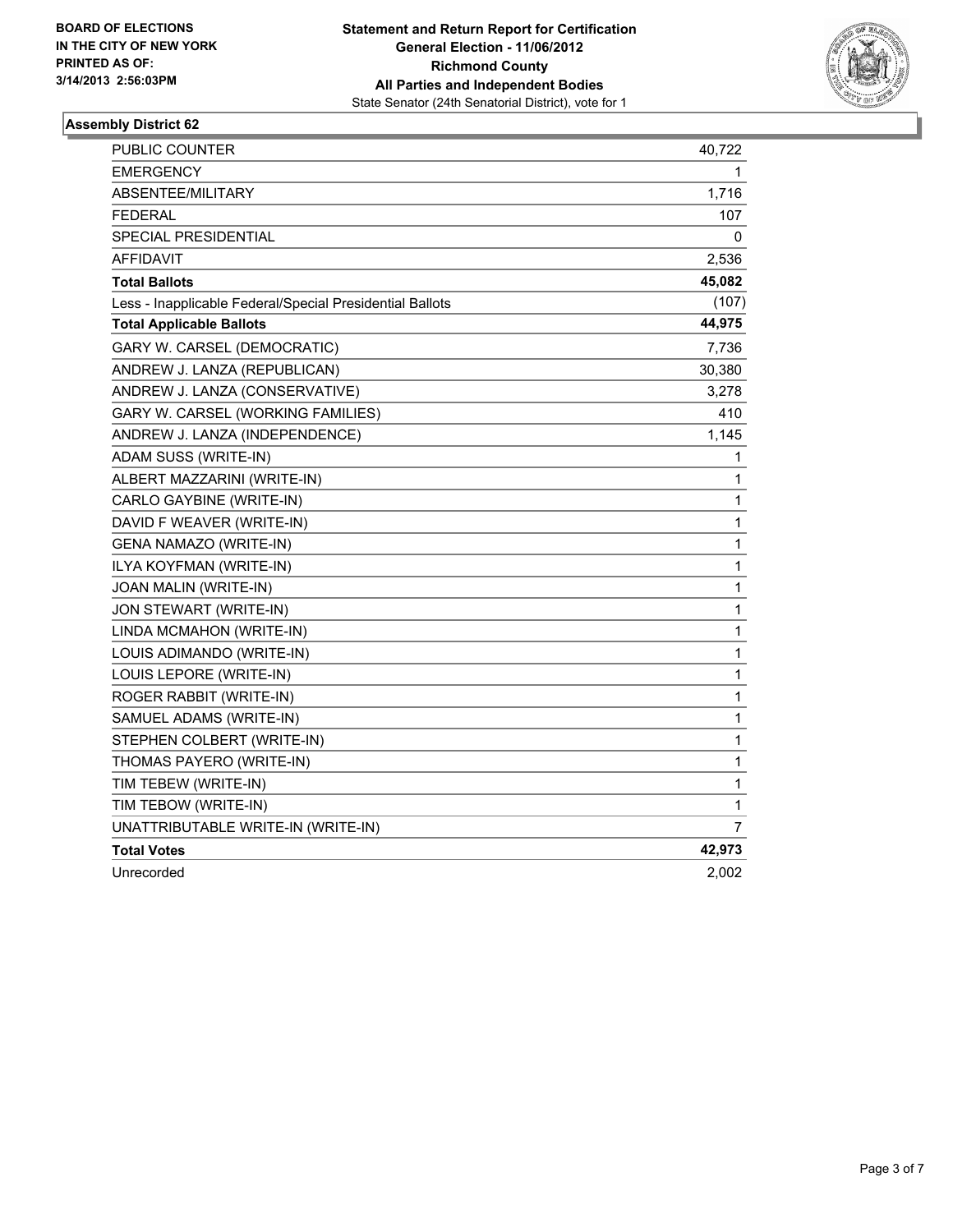

| <b>PUBLIC COUNTER</b>                                    | 32,007         |
|----------------------------------------------------------|----------------|
| <b>EMERGENCY</b>                                         | 1.             |
| ABSENTEE/MILITARY                                        | 1,706          |
| <b>FEDERAL</b>                                           | 250            |
| <b>SPECIAL PRESIDENTIAL</b>                              | $\Omega$       |
| <b>AFFIDAVIT</b>                                         | 2,097          |
| <b>Total Ballots</b>                                     | 36,061         |
| Less - Inapplicable Federal/Special Presidential Ballots | (250)          |
| <b>Total Applicable Ballots</b>                          | 35,811         |
| GARY W. CARSEL (DEMOCRATIC)                              | 10,733         |
| ANDREW J. LANZA (REPUBLICAN)                             | 19,357         |
| ANDREW J. LANZA (CONSERVATIVE)                           | 2,080          |
| GARY W. CARSEL (WORKING FAMILIES)                        | 464            |
| ANDREW J. LANZA (INDEPENDENCE)                           | 899            |
| BILL CLINTON (WRITE-IN)                                  | 1              |
| BILL JOHNSON (WRITE-IN)                                  | 1              |
| CHARLIE KANG (WRITE-IN)                                  | 1              |
| CHRIS DEKKL (WRITE-IN)                                   | 1              |
| <b>GUY MOLINARI (WRITE-IN)</b>                           | $\overline{2}$ |
| JAHMEL RIVERA (WRITE-IN)                                 | 1              |
| MICHAEL VICK (WRITE-IN)                                  | 1              |
| THOMAS PAYERO (WRITE-IN)                                 | $\overline{2}$ |
| TOM SELLECK (WRITE-IN)                                   | 1              |
| TONY DEKKL (WRITE-IN)                                    | $\overline{2}$ |
| UNATTRIBUTABLE WRITE-IN (WRITE-IN)                       | 13             |
| WILL MEDINA (WRITE-IN)                                   | 1              |
| WILLIAM E KENNEDY JR (WRITE-IN)                          | 1              |
| <b>Total Votes</b>                                       | 33,561         |
| Unrecorded                                               | 2,250          |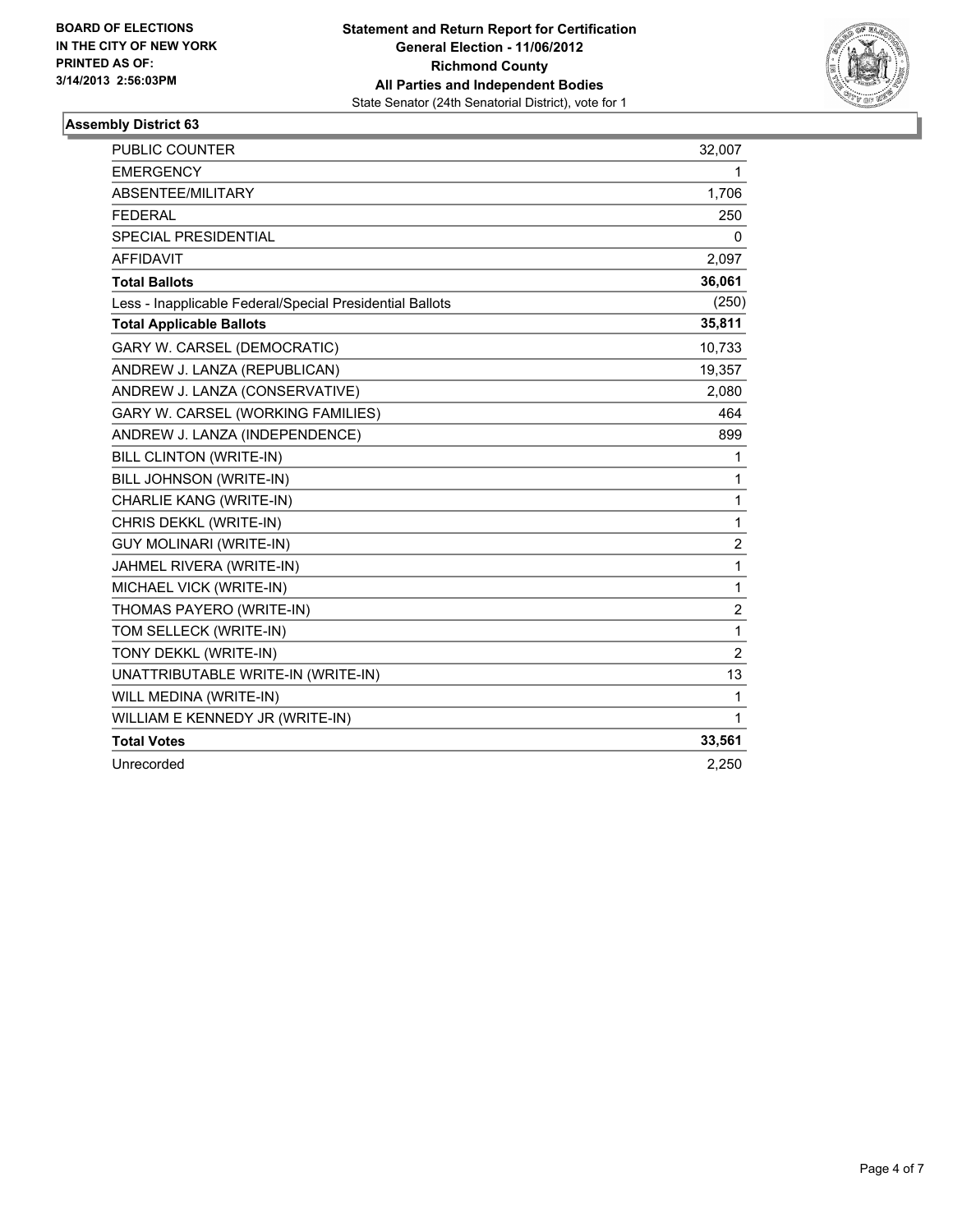

| <b>PUBLIC COUNTER</b>                                    | 18,183       |
|----------------------------------------------------------|--------------|
| <b>EMERGENCY</b>                                         | 0            |
| ABSENTEE/MILITARY                                        | 1,073        |
| <b>FEDERAL</b>                                           | 71           |
| <b>SPECIAL PRESIDENTIAL</b>                              | 0            |
| <b>AFFIDAVIT</b>                                         | 2,089        |
| <b>Total Ballots</b>                                     | 21,416       |
| Less - Inapplicable Federal/Special Presidential Ballots | (71)         |
| <b>Total Applicable Ballots</b>                          | 21,345       |
| GARY W. CARSEL (DEMOCRATIC)                              | 4,480        |
| ANDREW J. LANZA (REPUBLICAN)                             | 12,858       |
| ANDREW J. LANZA (CONSERVATIVE)                           | 1,594        |
| GARY W. CARSEL (WORKING FAMILIES)                        | 292          |
| ANDREW J. LANZA (INDEPENDENCE)                           | 620          |
| ANDREW GOUNARDIS (WRITE-IN)                              | 1            |
| BOB MENENDEZ (WRITE-IN)                                  | 1            |
| CARMINE ALOIA (WRITE-IN)                                 | $\mathbf{1}$ |
| DANIEL R YOUNG (WRITE-IN)                                | $\mathbf{1}$ |
| ED MOTTOLA (WRITE-IN)                                    | 1            |
| ILYA KOYFMAN (WRITE-IN)                                  | $\mathbf{1}$ |
| JOHN CLACHER (WRITE-IN)                                  | $\mathbf{1}$ |
| KASCHA KWAN (WRITE-IN)                                   | 1            |
| MICHAEL COPPOTELLI (WRITE-IN)                            | 1            |
| ROBERT DENIRO (WRITE-IN)                                 | 1            |
| THEODORE CRUPI (WRITE-IN)                                | $\mathbf{1}$ |
| UNATTRIBUTABLE WRITE-IN (WRITE-IN)                       | 4            |
| <b>Total Votes</b>                                       | 19,859       |
| Unrecorded                                               | 1,486        |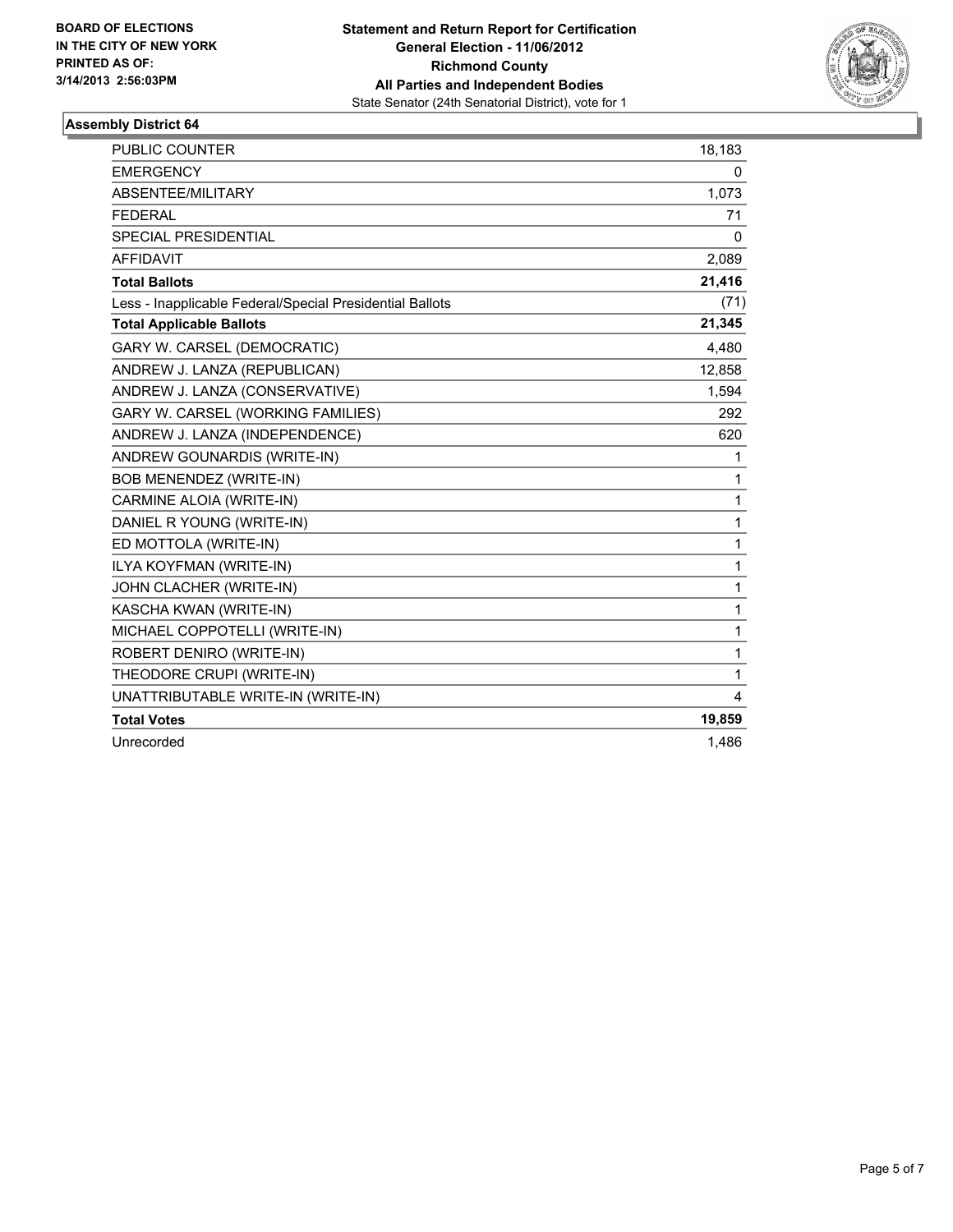

#### **Total for State Senator (24th Senatorial District) - Richmond County**

| <b>PUBLIC COUNTER</b>                                    | 99,476         |
|----------------------------------------------------------|----------------|
| EMERGENCY                                                | 2              |
| ABSENTEE/MILITARY                                        | 4,989          |
| <b>FEDERAL</b>                                           | 461            |
| SPECIAL PRESIDENTIAL                                     | 0              |
| <b>AFFIDAVIT</b>                                         | 7,155          |
| <b>Total Ballots</b>                                     | 112,083        |
| Less - Inapplicable Federal/Special Presidential Ballots | (461)          |
| <b>Total Applicable Ballots</b>                          | 111,622        |
| GARY W. CARSEL (DEMOCRATIC)                              | 25,561         |
| ANDREW J. LANZA (REPUBLICAN)                             | 67,731         |
| ANDREW J. LANZA (CONSERVATIVE)                           | 7,697          |
| GARY W. CARSEL (WORKING FAMILIES)                        | 1,332          |
| ANDREW J. LANZA (INDEPENDENCE)                           | 2,990          |
| ADAM SUSS (WRITE-IN)                                     | 1              |
| ALBERT MAZZARINI (WRITE-IN)                              | 1              |
| ANDREW GOUNARDIS (WRITE-IN)                              | 1              |
| BILL CLINTON (WRITE-IN)                                  | 1              |
| BILL JOHNSON (WRITE-IN)                                  | 1              |
| BOB MENENDEZ (WRITE-IN)                                  | 1              |
| CARLO GAYBINE (WRITE-IN)                                 | 1              |
| CARMINE ALOIA (WRITE-IN)                                 | 1              |
| CHARLIE KANG (WRITE-IN)                                  | 1              |
| CHRIS DEKKL (WRITE-IN)                                   | 1              |
| COURTNEY ROGERS (WRITE-IN)                               | 1              |
| DANIEL R YOUNG (WRITE-IN)                                | 1              |
| DAVID F WEAVER (WRITE-IN)                                | 1              |
| DIANE SAVINO (WRITE-IN)                                  | 1              |
| ED MOTTOLA (WRITE-IN)                                    | 1              |
| <b>GENA MINOZO (WRITE-IN)</b>                            | 1              |
| GENA NAMAZO (WRITE-IN)                                   | 1              |
| <b>GUY MOLINARI (WRITE-IN)</b>                           | $\overline{c}$ |
| ILYA KOYFMAN (WRITE-IN)                                  | 2              |
| JAHMEL RIVERA (WRITE-IN)                                 | 1              |
| JEAN LUC PICARD (WRITE-IN)                               | 1              |
| JOAN MALIN (WRITE-IN)                                    | 1              |
| JOHN CLACHER (WRITE-IN)                                  | 1              |
| JOHNNY LALANO (WRITE-IN)                                 | 1              |
| JON STEWART (WRITE-IN)                                   | 1              |
| JULENE GARCIA (WRITE-IN)                                 | 1              |
| KASCHA KWAN (WRITE-IN)                                   | $\mathbf 1$    |
| LINDA MCMAHON (WRITE-IN)                                 | 1              |
| LOUIS ADIMANDO (WRITE-IN)                                | 1              |
| LOUIS LEPORE (WRITE-IN)                                  | 1              |
| MICHAEL COPPOTELLI (WRITE-IN)                            | 1              |
| MICHAEL VICK (WRITE-IN)                                  | 1              |